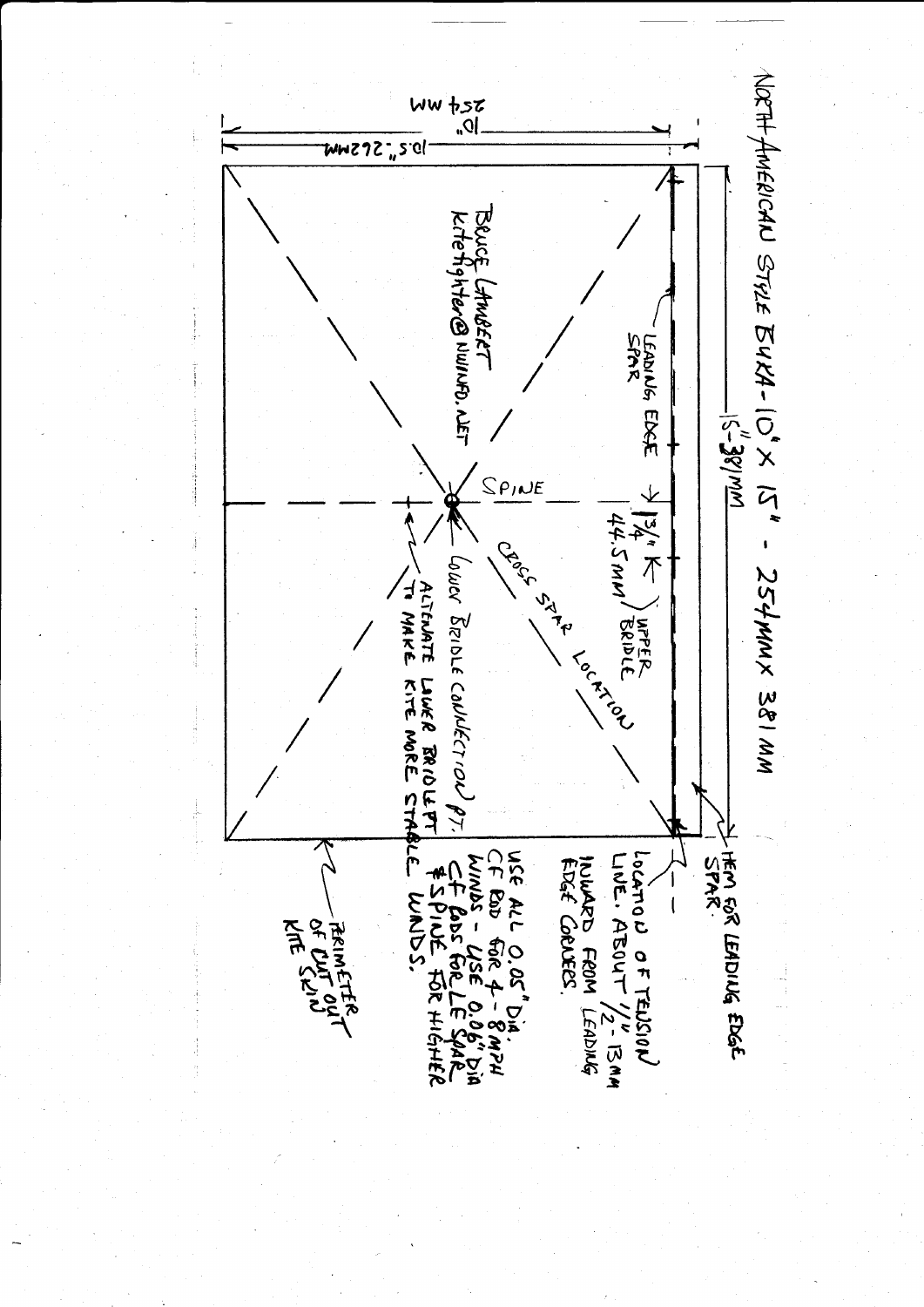# **BRUCE'S EASY TO MAKE BUKA**

**Bruce Lambert kitefighter@nwinfo.net**

This is a quick and easy technique for making a buka. If you are relatively new to fighter kite making and have all the tools and materials at hand, it should take less than 2 hours to make this high performance buka.

First, for those of you not familiar with a buka, it is a rectangular shaped traditional Japanese fighter kite. These traditional bukas are typically 3'x5'….very large kites. And as is traditional with most Japanese kites it is made with bamboo and paper. It is flown with its long side as the leading edge of the kite.

The North American version of the buka is much smaller. . One of the most common sizes of North American bukas is 10"/254mm x 15"/381mm. Bukas are competitive, highly maneuverable, precise, fast, predictable and a fun fighter kite to fly.

Being a simple rectangle, a buka appears easy to make and it is. However it is quite time consuming. This article shows an easy and quite quick technique for making a high performance buka.

I suggest reading the article through a couple of times to become familiar with the flow of the process before you begin making the buka. This should cut your building time and also minimize frustrations.

# **This article shows making a 10"/254mm x 15"/381mm sized buka.**

# **ADHESIVE BACKED PLASTIC PHOTO MOUNTING CORNERS**

The key to this building technique is the use of self adhesive plastic photo mounting corners. These are available at any craft department or craft store that sells scrapbook making materials and are inexpensive.



The self adhesive plastic photo mounting corners are available in a few colors and clear. They come on a roll of about 250, depending on the brand. I have used several brands and they all work fine.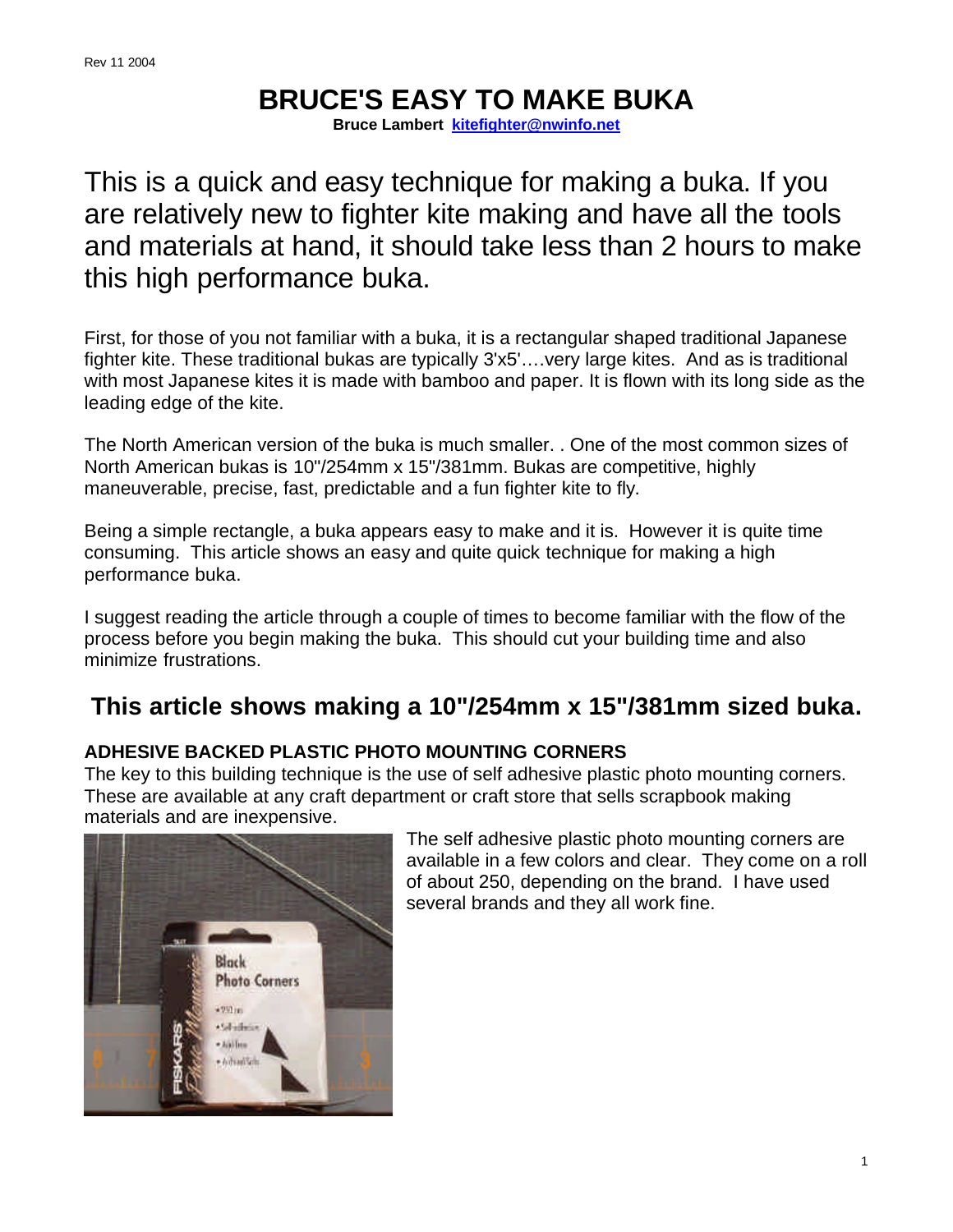#### **SIZES OF NORTH AMERICAN STYLE BUKAS**

North American style bukas can be any size rectangle. However they are typically in a 3 to 2 ratio. The long side is 3 units long and the short side is 2 units long. This is just a general guide…..variations of this ratio also produce great flying bukas. The table below shows examples of proven North American style buka dimensions.

| Wind Range | Height            | Width  | LE spar dia. | Diagonal spar dia. | Spine dia.                 |
|------------|-------------------|--------|--------------|--------------------|----------------------------|
| $2-6$ mph  | 11"               | 17.5"  | .05"         | .05"               | .05"                       |
|            | 279mm             | 445m   | $1.27$ mm    | $1.27$ mm          | $1.27$ mm                  |
| $5-10$ mph | 10"               | 15"    | .05"         | .05"               | .05"/1.27mm or .06"/1.52mm |
|            | 254 <sub>mm</sub> | 381mm  | $1.27$ mm    | $1.27$ mm          |                            |
| 7-15mph    | $9 - 3/4"$        | 14.25" | .06"         | .05"               | .06"                       |
|            | 248mm             | 362mm  | $1.52$ mm    | $1.27$ mm          | 1.52mm                     |

#### **SKIN MATERIAL**

In the photos I used black Orcon for the skin of the buka, however, any lightweight plastic film, polyfilm gift wrap, ripstop or Icarex will work just as well. I used Orcon because I have it and it shows up pretty well in the photos.

#### **SPARS**

All the spars in the kite for this article are made of 0.05"/1.27mm diameter carbon fiber rod. The lengths of each of the spars for the kite in the article are: Leading edge spar 14-7/8"/377.8mm Spine 9-3/4"/249.2mm Cross spars 17-13/16"/452.4mm

Cut your spars slightly longer than the dimensions and sand or cut them to fit when the time comes. This is because the precise dimension of your kite skin and the location of the self adhesive photo corners may be slightly different from mine. This will make a slight difference in the exact dimensions of the spars as you'll see as you read further. The kite will perform perfectly within a 1/4"/6.3mm dimension range. So don't worry about it if yours is slightly different in final dimensions from the one in this article.

# **BRIDLE AND TENSION LINE**

You will need about 4'/100mm of 15#-20# test low stretch line to make the bridle. For making the tension line you will need about 4'/100mm of a stronger low stretch line, about 20#-30# test.

When bukas are made, they are flat. When they are flown, they must be bowed. Shortening the adjustable tension line on the back of the kite creates the bow or bend in the leading edge spar. Without a bend in the leading edge spar, the kite will not fly.

#### **GLUE**

CA glue or super glue and contact cement are the glues used to make this buka. You will only need a few drops of super glue to secure the knots of the bridle and the tension line. The contact cement is only used to secure the hem encasing the leading edge spar.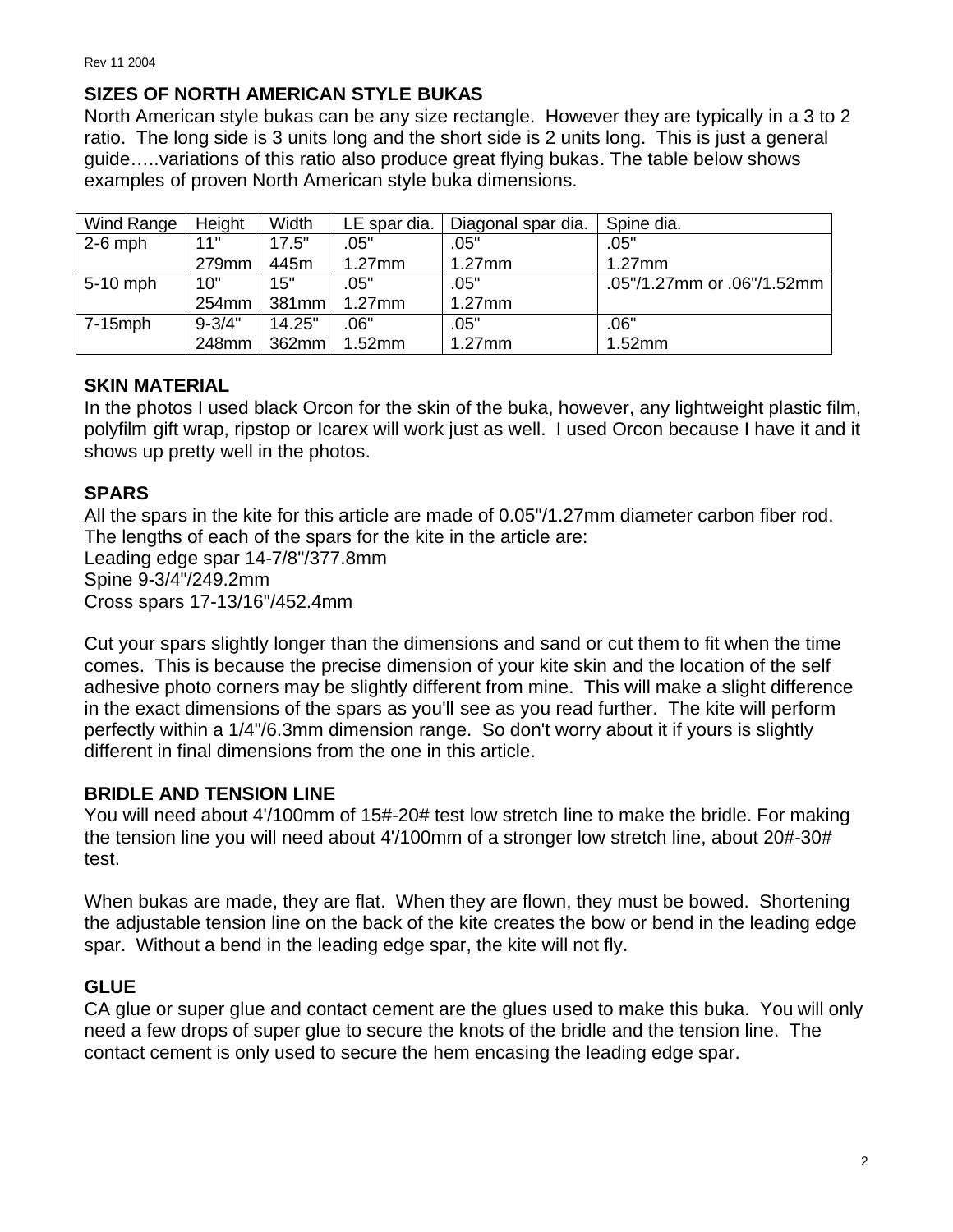#### **TOOLS & OTHER MATERIALS YOU'LL NEED:**

- $\checkmark$  Flat smooth work surface
- $\checkmark$  Hobby knife with new blade or new singe edged razor blade
- $\checkmark$  Scissors
- $\checkmark$  Ruler 18"/460mm or longer, preferably metal
- $\checkmark$  Large eyed needle
- $\checkmark$  A pen that will write on the skin material you are using
- $\checkmark$  Several toothpicks
- $\checkmark$  Tape that will bond well to the material you are using for the skin. Packing tape, Orcon tape, filament tape and Icarex tape are some that work well on many skin materials.
- $\checkmark$  OPTIONAL One piece of 1"/25mm long small diameter tubing. This can be heat shrink tubing or vinyl. The inside diameter should be slightly larger than the diameter of the leading edge spar.

#### **CUTTING OUT THE SKIN**



Measure a rectangle 10.5"/266.7mm x 15"/381mm on your skin material. This dimension includes a ½"/12.7mm hem along the leading edge that will encase the leading edge spar.

Cut out the skin.

Now draw a parallel line ½"/12.7mm from onr long edge. This line indicates the actual leading edge of the kite. This line will be the location of the leading edge spar.

Now draw a line from the trailing edge corners to

the opposite corners created by the intersection of the leading edge line you drew and the edge of the skin. These cross lines are the locations of the cross spars.

Then measure along the leading edge line 7.5"/190.5mm from the edge and make a mark. Do the same along the trailing edge. Connect the marks to form the vertical spine line.

# **ATTACHING THE ADHESIVE BACKED PHOTO MOUNTING CORNERS**





Use a toothpick to remove a photo corner from the package. This prevents your fingers from reducing the bonding power of the adhesive. Place a photo corner at the location of each corner of the finished kite. Note the location of the photo corners at the leading edge; they are on the corner created by the leading edge line

and the edge of the kite.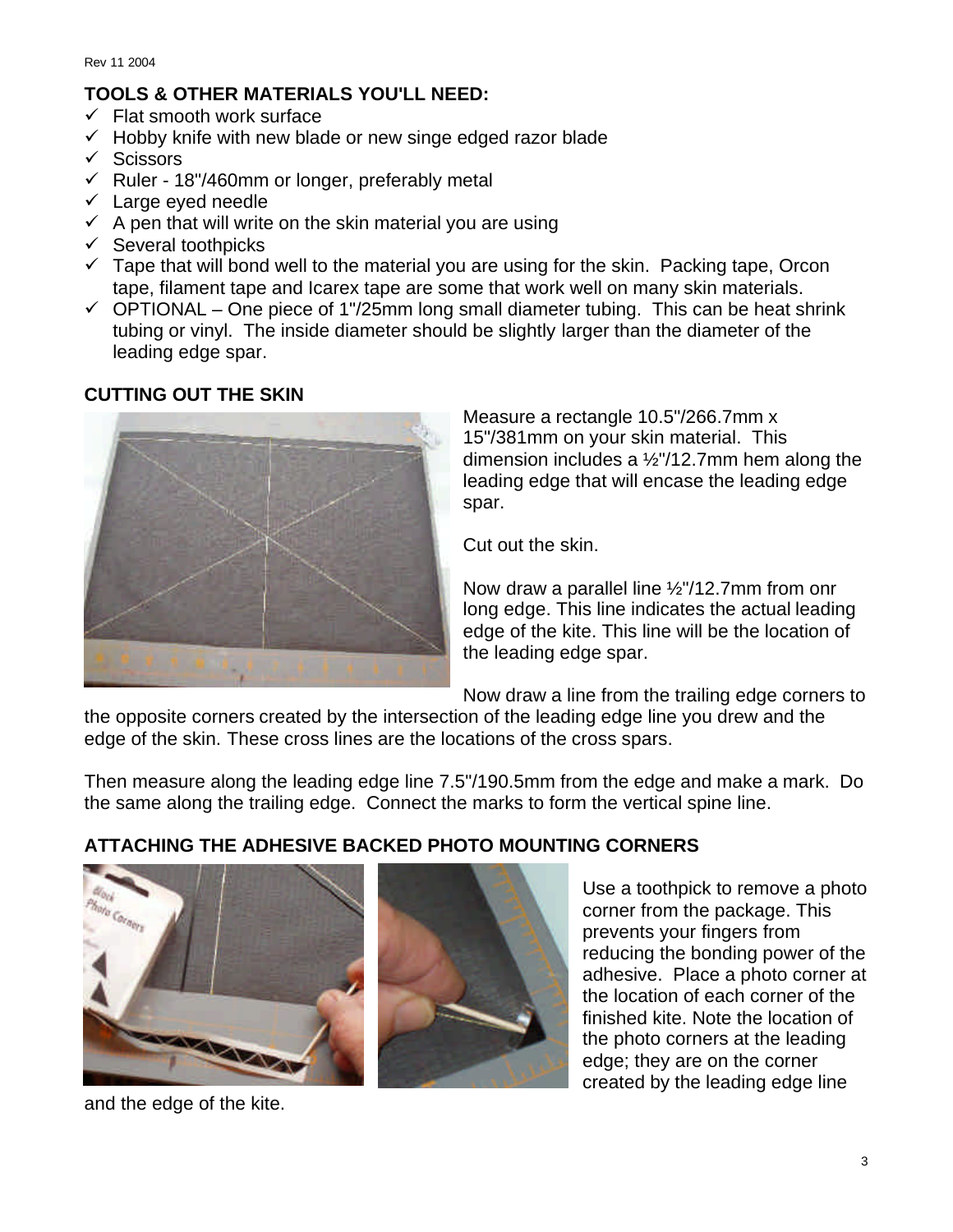Also place one at each end of the spine line, unless you are going to use a piece of tubing for the connection of the leading edge spar to the spine, (this option will be discussed a little later). If you use tubing, then you will place a photo corner only at the trailing edge end of the spine.

#### **INSTALLING THE SPARS**

Once you have the photo corners attached to the kite skin, it is time to fit and install the spars into the photo corner pockets. I use a toothpick to help open the photo corner enough to easily insert the end of a spar.

Insert the leading edge spar first. If it is too long, cut and/or sand it to the length so it will fit. When fitting the spars into the corners, be sure the ends are pressed firmly into the corners. When installed, none of the spars should cause wrinkles to form in the kite skin. If you have



wrinkles it probably indicates you have one or more of the spars just slightly too long.



Into the photo corners at the leading edge corners, you will be placing the ends of both the leading edge spar and a cross spar.



In the photo above showing all spars installed into the photo corner pockets you'll notice the point where the spine meets the leading edge spar, there is a photo corner. This is where the leading edge end of the spine is inserted.

There is an optional method that is slightly more secure at holding the spine and leading edge



in alignment; it uses a small piece of tubing. You puncture one wall of the tubing with a needle at about the 1/2 length mark of the tubing. Then insert one end of the leading edge spar into one end of the tubing and have the spar exit through the puncture you made with the needle.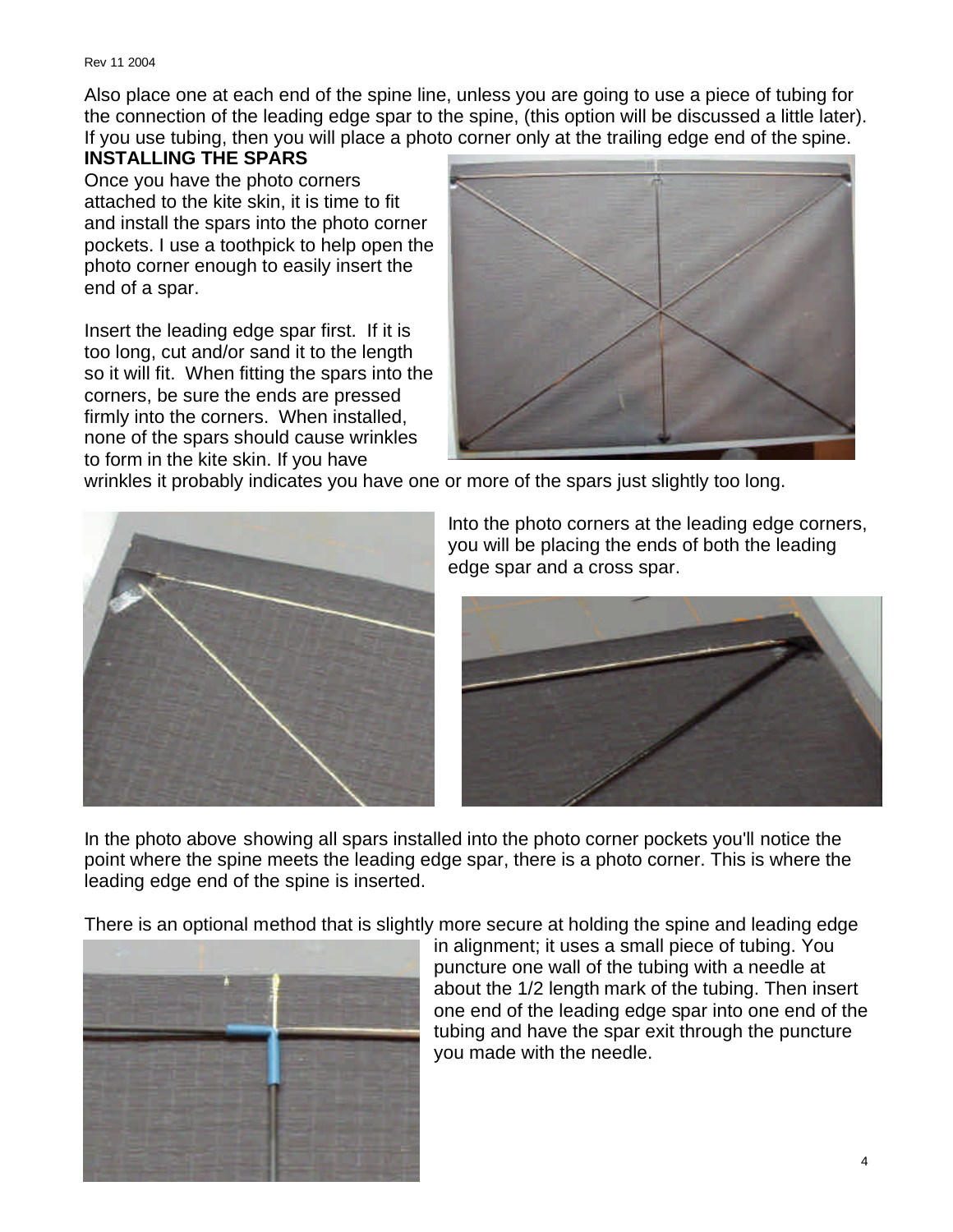Decide which method you want to use, both work well, but using tubing as described is slightly more durable.

#### **FINDING THE 'NATURAL' CARBON FIBER BEND**

After all the spars are installed into the photo corner pockets, pick up the kite and hold it by the leading edge corners. While holding the leading edge corners, one in one hand one in the other hand, gently compress the leading edge spar so it begins to bend. When this happens, the cross spars will also begin to bend slightly.

As the spars bend, they will automatically rotate to their 'natural' bending position. This is how you want the carbon fiber spars oriented. Once you have positioned the spars in this way, carefully lay the kite back onto your work surface and begin taping the spars in place.

#### **SECURING THE SPARS TO THE KITE SKIN**

After you have the spars oriented correctly, cut 7 pieces of tape, each about 2"/50mm long and about ½"/12.7mm wide and 2 pieces of tape about 1"/25.4mm square.

Place a piece of tape on the cross spars at two places. In addition, at the bottom or trailing edge corners apply a piece of tape that is about 1"/25.4mm square to each cross spar. These tape squares will cover the photo corner. You can see in the photos where the tape is to be applied.

The spine is taped at both ends and in the center. The tape at both ends covers the photo



Burnish all the tape well so it is bonded well around the spars and also onto the kite skin. I use a toothpick to

assist in the burnishing.

corners.



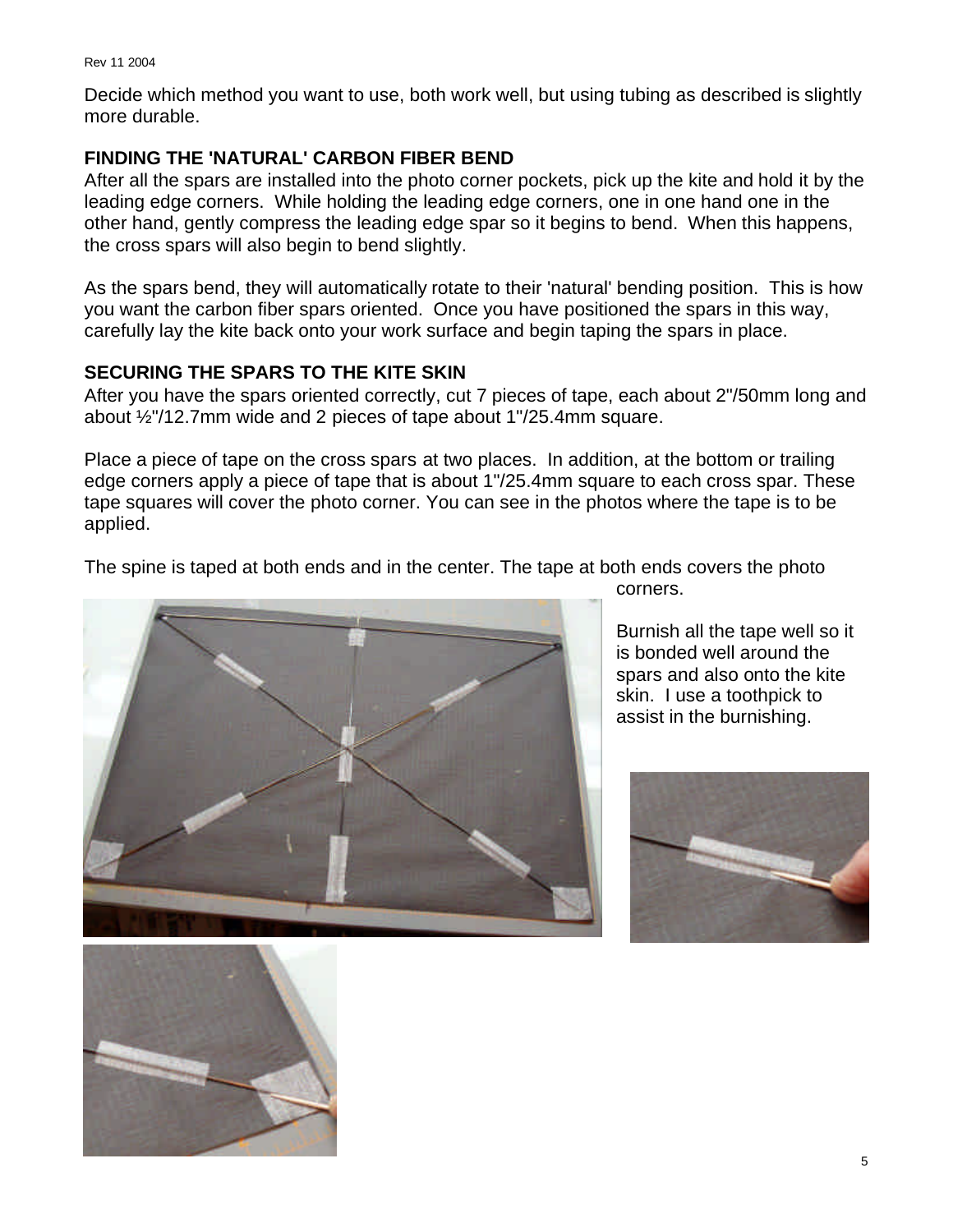#### **BONDING THE LEADING EDGE SPAR TO THE SKIN**



The leading edge hem is what secures the skin to the leading edge spar. The hem will be glued to the spar, using contact cement or a glue that bonds well to the skin material you are using.

The hem covers and

is glued onto the skin, the leading edge spar the spine photo corner and the leading edge photo corners. Apply contact cement to those mentioned surfaces and let it dry.



Once the glue is dry, fold the hem around the leading edge spar and onto the back side of the kite skin and burnish well.

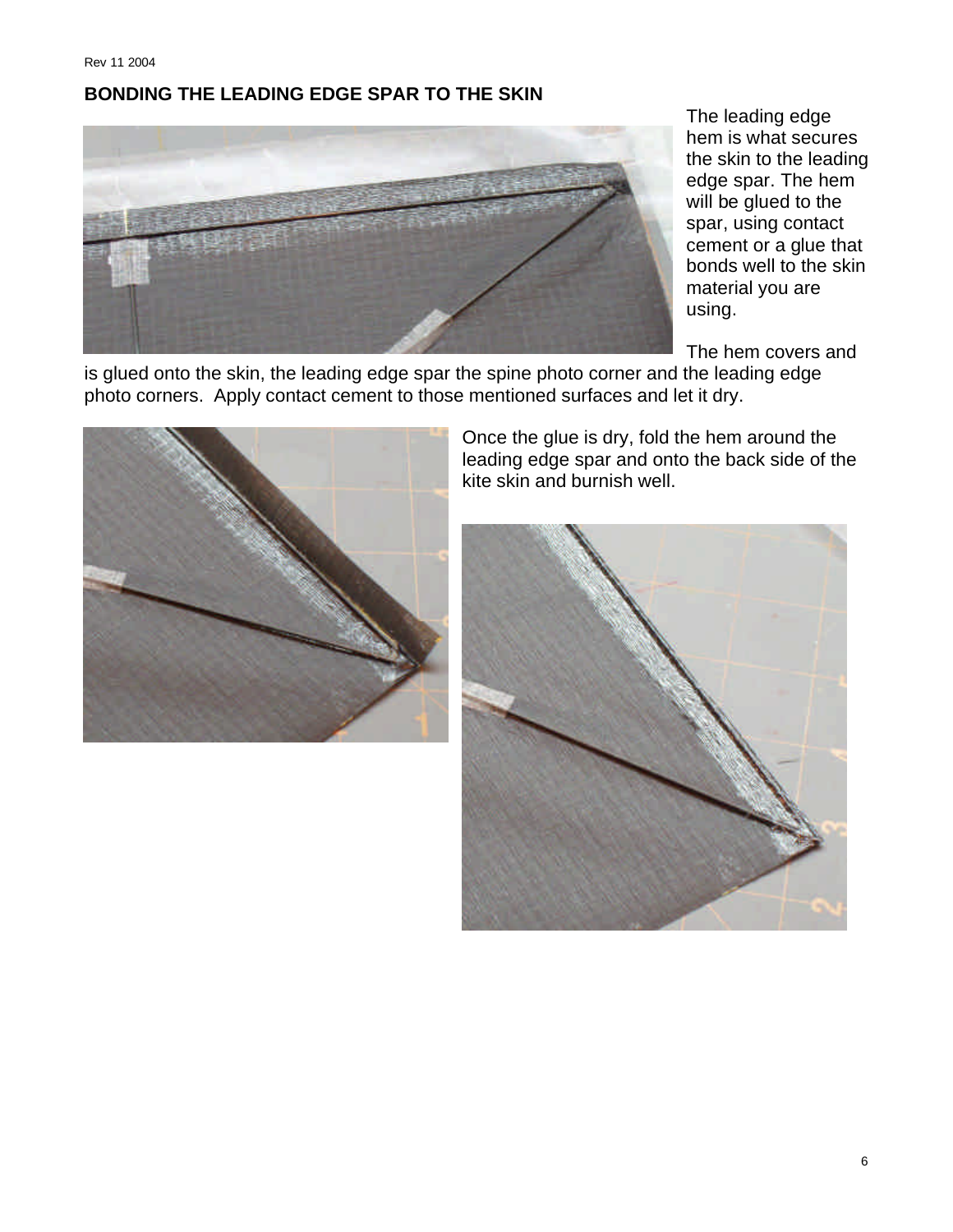

After the hem is glued down, apply a piece of tape to each of the corners of the leading edge. Burnish them well. The tape is applied to the back of the kite and is wrapped around the leading edge spar and onto the front face of the kite.

You want the corners to be strong. This is where much of the abuse and damage occurs on a buka, especially when they crash. Another place is at the junction of the spine and leading edge spar, so put a piece of tape there also. This piece of tape should also overlap from the back to the front of the kite.

#### **LOCATING THE CONNECTION POINTS FOR THE UPPER BRIDLE YOKE**

Place a ruler along the leading edge and make a mark on the leading edge that is 1.5"/38.1mm from the center of the spine. Make the mark on both sides of the spine. These marks are the location of where you will tie the ends of the upper bridle yoke onto the leading edge spar.



Thread a large eyed needle with about 12"/305mm of bridle line. Begin at one of the bridle marks you made on the leading edge and from the back side of the kite poke the needle thru the kite skin just below the leading edge spar. Pull the line through so there remains enough line to tie a secure knot. Then poke the needle from the front of the kite through the kite skin at the mark on the other side of the spine.

Tie each end of the upper bridle yoke line

around the leading edge spar. There will be a loop or yoke created on the front of the kite with the line. Then place a drop of CA or super glue on each of the knots to secure the upper bridle yoke to the leading edge spar.



Cut a second piece of bridle line about 24"/610mm long. This is the lower bridle line. At one end of the lower bridle line fold over about 6"/153mm and tie an overhand or figure eight knot to form a loop.

Secure the loop at the end of the line to the center of the upper bridle yoke using a larkshead knot.

Then thread your needle with the opposite end of the lower bridle line and poke the needle through the front face of the kite at the cross point of the spars in the center of the kite. Wrap the line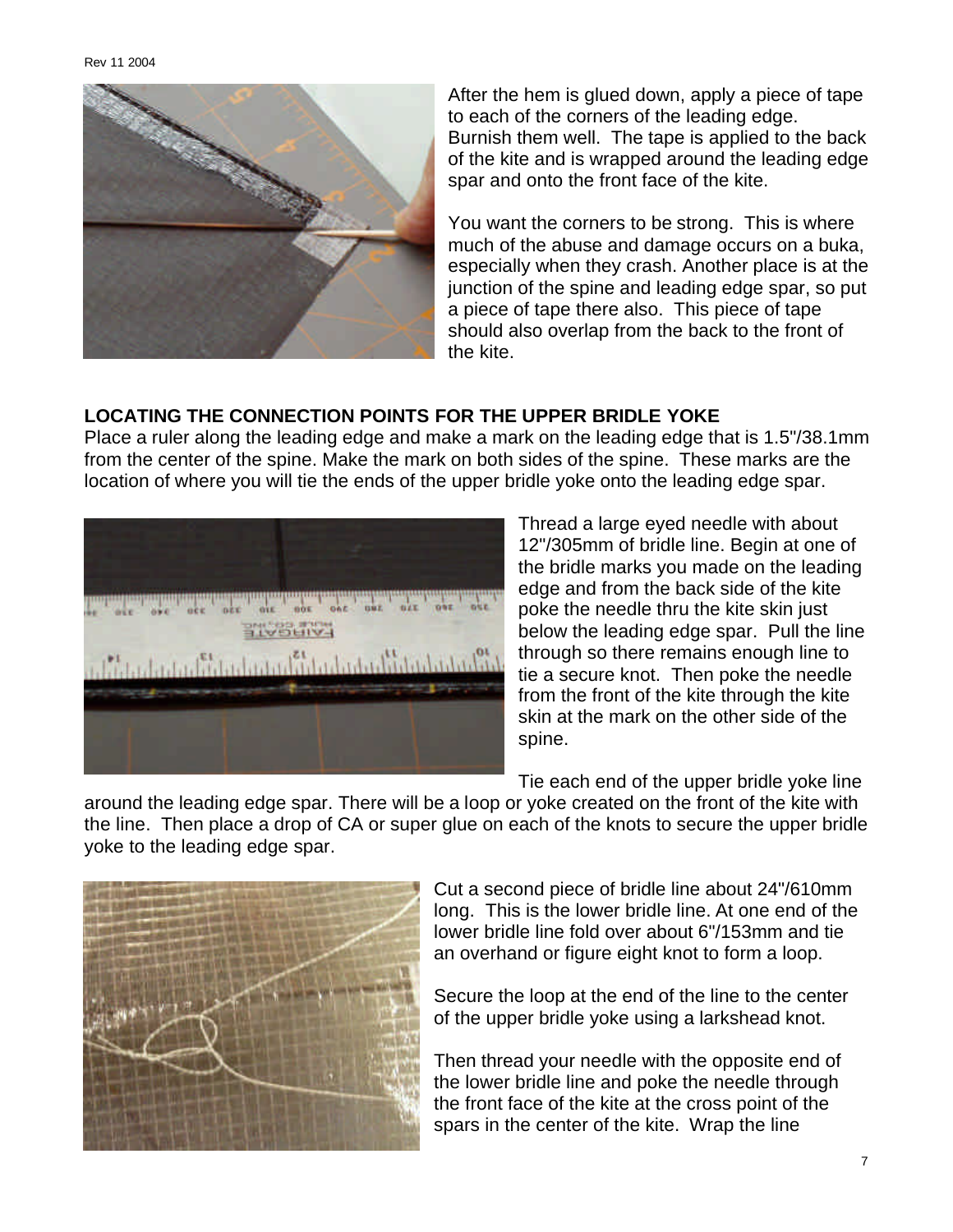

around the spars and poke the needle from the back of the kite through to the front. Place the needle's entrance and exit

so when wrapped around the spars and tied, the lower bridle line will secure both cross spars to the spine.

Before tying the lower bridle line to the spine, pull the lower bridle line toward one of the leading edge corners. The length of the finished bridle should prevent the bridle from wrapping around the leading edge corners of the kite. After you've established the length of the bridle line, tie the loose end of the lower bridle line securely and apply a drop of CA or superglue to the knot to secure it to the spine.



Cut a third piece of bridle line about 6"/153mm, fold it in half and tie the loose ends together forming a loop. This is the tow point connection loop. It is where you connect your flying line to the bridle of the kite. Secure the loop to the lower bridle line using a larkshead knot.

# **MAKING THE TENSIONING LINE**



**Measure** ¼"/6.35mm from the leading edge corner and make a mark on the leading edge. Do the same on the opposite leading edge corner.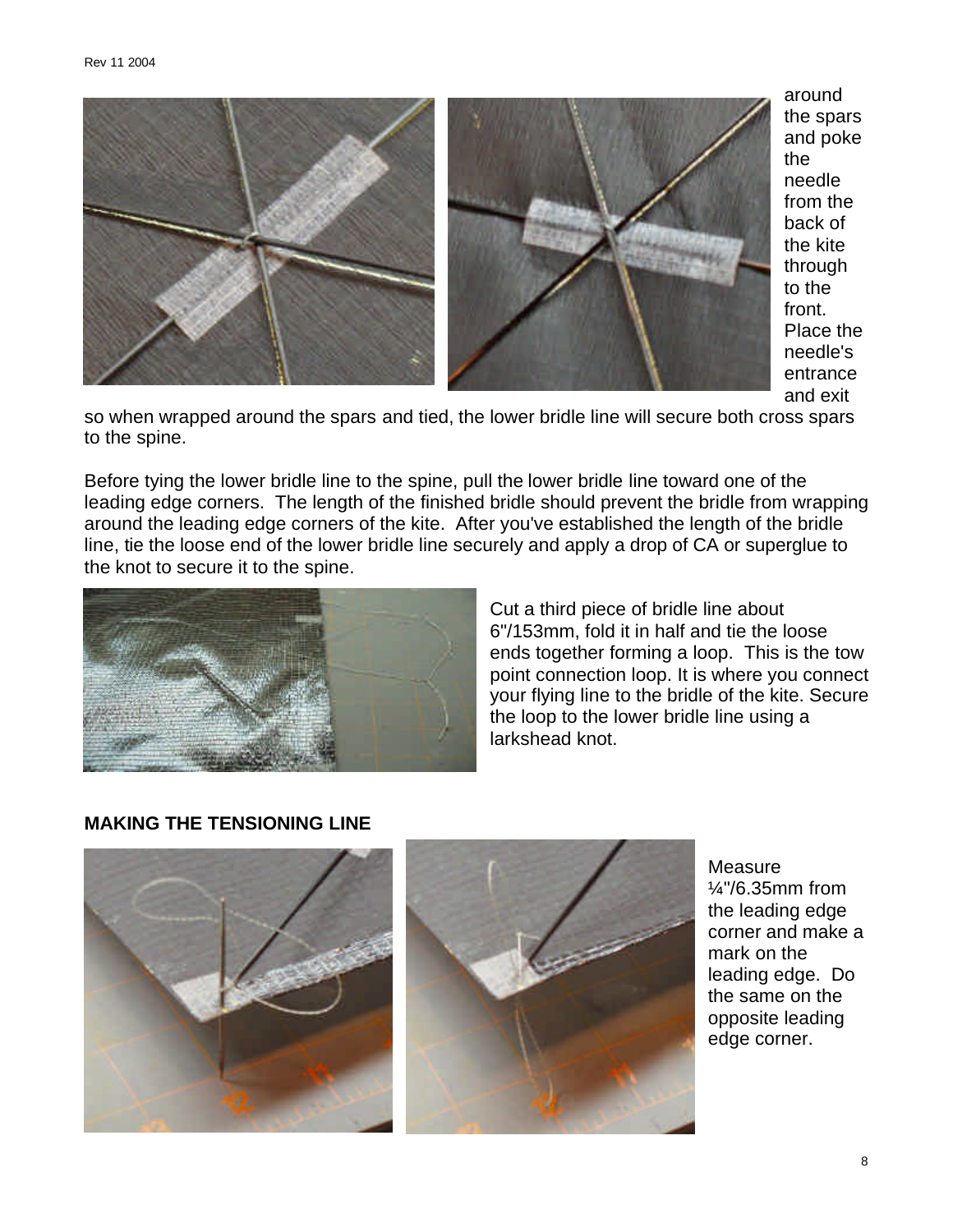The tension line consists of 2 separate pieces of line. First, cut a piece of bridle line about



6"/153mm long, fold it in half and tie the ends together to form a loop. Thread the loop into the needle eye. Poke the needle through the corner tape, the kite skin and the photo corner at the mark you made at one of the leading edge corners. Create a larkshead knot with the two parts of the loop and pull tight. Place a drop of CA or super glue at the knot to secure it to the leading edge spar so it is on the back side of the kite.



Cut another piece of line about 24"/609mm long, this is the second part of the tension line. Thread one end through the eye of the needle and poke the needle through the kite skin at the mark you made at opposite leading edge corner. Tie one end around the leading edge spar securely and place a drop of CA or super glue on the knot to secure the line to the leading edge spar.

Feed the end of the line through the loop at the opposite leading edge corner and pull it snug. The tension line is on the back side of the kite.

About 5"/127mm from the end of the loop, tie a tautline hitch adjustable knot onto the second tension line. This will allow the tension line to be shortened and the loop will act as a pulley.



# **BEFORE YOU FLY YOUR NEW BUKA**



Before flying the buka, shorten the tension line which will create a bend or bow in the leading edge spar. The amount of bend you put into the leading edge spar will affect the way the kite flies. A very good average is to create enough of a bend so you can place 3 fingers stacked on top of each other between the leading edge spar and the tension line.

**KNOT NOTE:** If you are unfamiliar with knots, search Google for the specific name of the knots you want to learn.